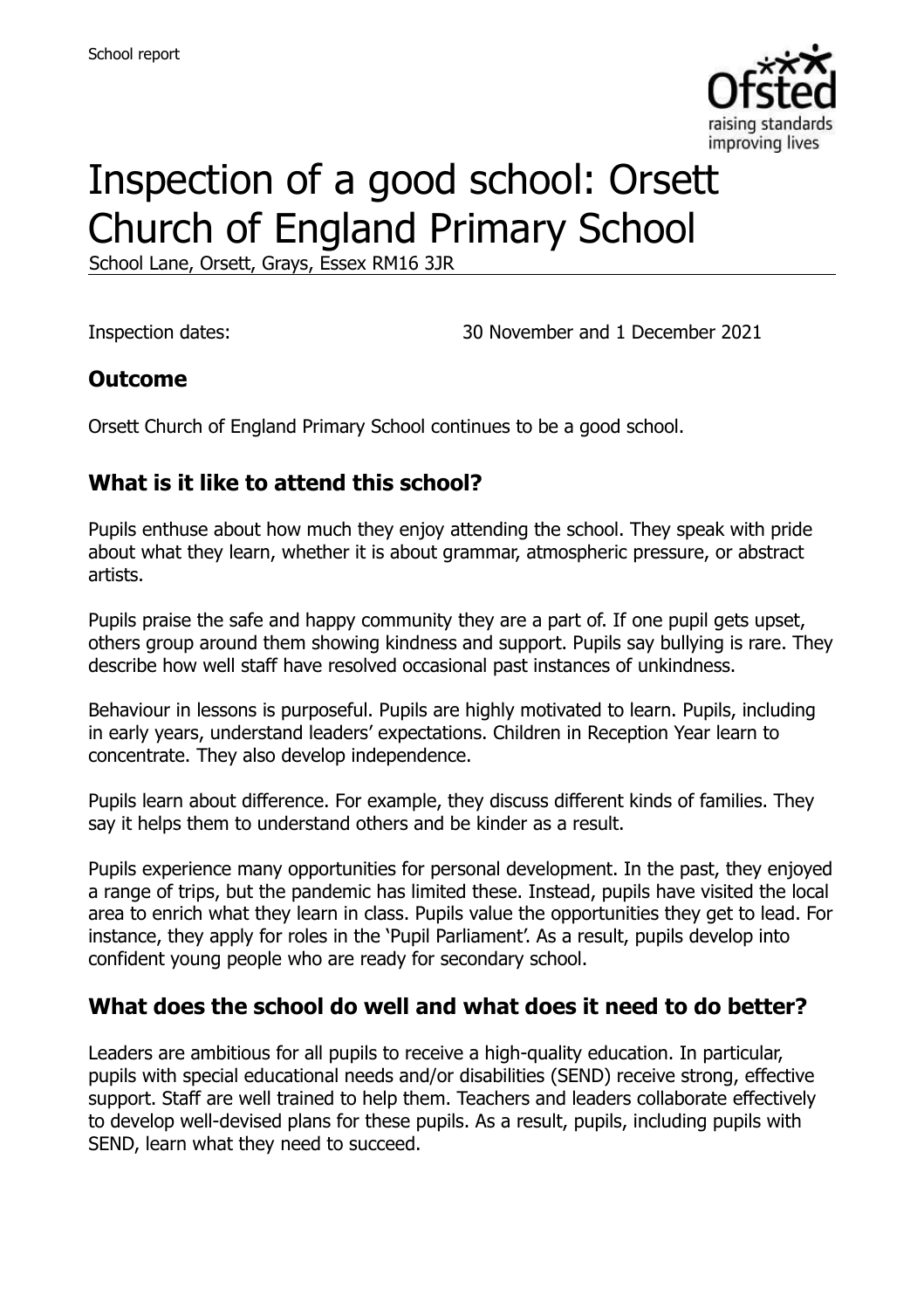

Leaders have put in place a well-considered curriculum. In most areas of the curriculum, they identify the most important knowledge pupils should learn. Leaders ensure new content builds on past learning. They specify what pupils must know to be ready for their next stage, whether key stage 1, 2 or secondary school. As a result, pupils' knowledge grows progressively over time.

In a few subjects, such as geography, while the curriculum is well designed overall, there are some aspects of learning leaders have planned less precisely. An example of this is subject-specific vocabulary, which pupils do not learn in a coherent way. This means that, in some instances, pupils build up their knowledge less quickly than they might.

Teachers implement the curriculum well. They have good subject knowledge. Teachers address misconceptions. When pupils fall behind, leaders ensure they get extra help to catch up. Pupils' books and conversations show that, in the vast majority of cases, they understand and remember what they have learned. They can use their knowledge in different situations and contexts. For example, pupils apply their mathematical knowledge of measurement to evaluate shapes in famous works of art. While this is the case, there are a few aspects of delivering the curriculum in which teachers are less well trained. They sometimes do not check learning effectively enough. As a result, on occasions, teachers do not adapt what they teach as well as they might so that pupils understand what they are learning.

Leaders prioritise reading. They plan early reading well. Pupils build up their phonics knowledge from the moment they start school. Staff are confident in teaching phonics. They carefully match the books pupils read to the sounds they know. As a result, pupils quickly learn to read with fluency, including pupils with SEND. Pupils learn not just to understand what they read, but also to love books. Older pupils talk with delight about the wide range of books they read.

Parents praise the recent changes in the school. Leaders have introduced actions that staff and pupils understand and put into practice. Because staff are consulted well, they do not feel any extra workload is a problem. Staff say they are proud to work at the school.

Governors are confident in their roles. They have the skills they need to be effective. For example, their review showed they could support leaders' work on the curriculum and for pupils with SEND more effectively. Governors then monitored leaders' work in these areas. They challenged leaders to make important improvements. Governors have worked closely with the trust to support the transition of the new headteacher. Leaders work with the trust well to improve the school's provision, such as through the training and support of subject leaders.

In discussion with the headteacher, the inspector agreed that training for teachers in some aspects of curriculum delivery, and further mapping of knowledge in some subjects, may usefully serve as a focus for the next inspection.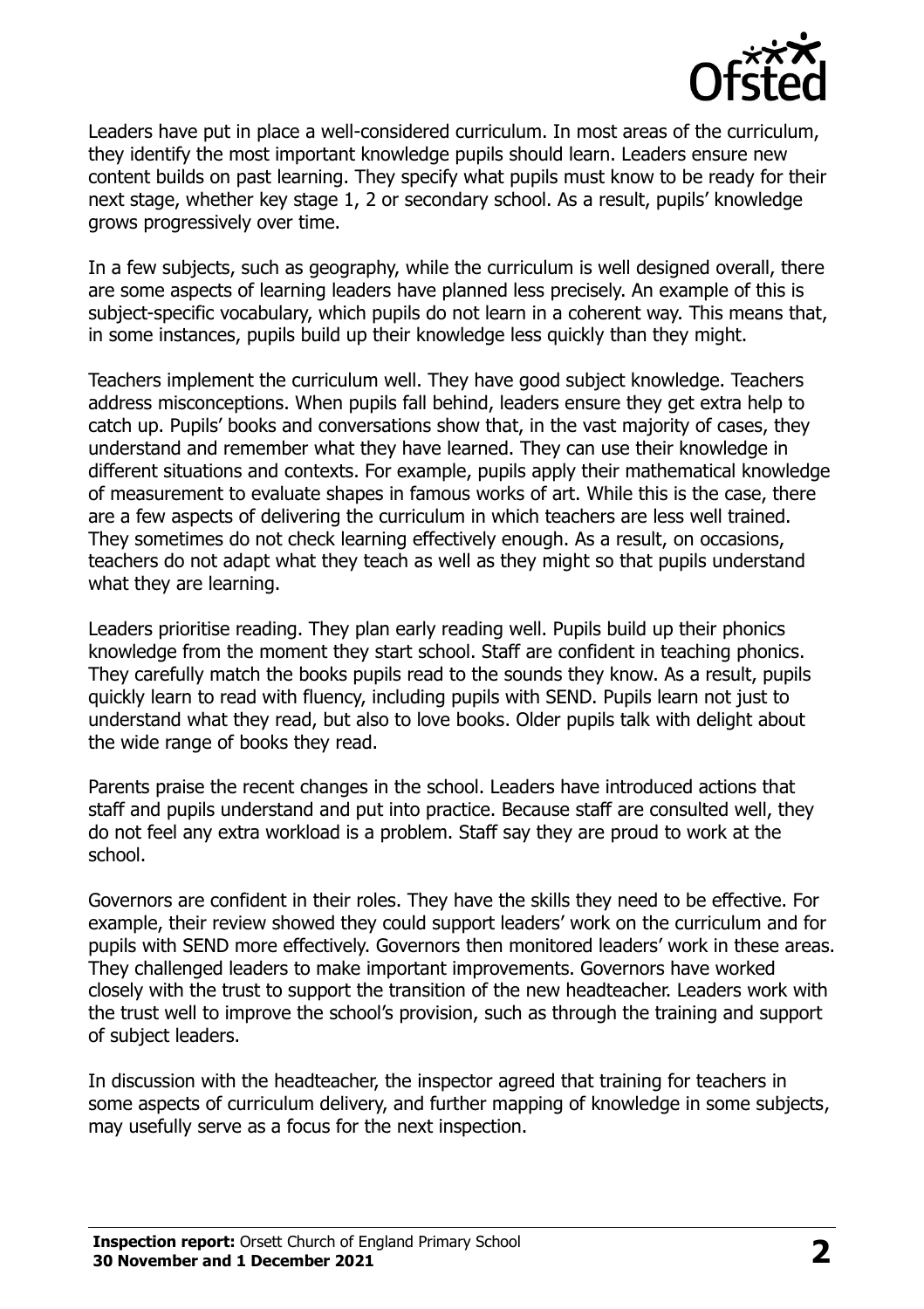

# **Safeguarding**

The arrangements for safeguarding are effective.

There is a strong culture of safeguarding in the school. Leaders and staff are well trained to keep pupils safe, such as in identifying concerns. Safeguarding records are clear and thorough. When leaders need to refer cases to agencies, they do so promptly. Leaders are tenacious in overcoming obstacles to ensure pupils are safe. This includes getting help for pupils with SEND and the most vulnerable.

The curriculum supports pupils well about how to stay safe. For example, they demonstrate secure knowledge about staying safe online.

### **What does the school need to do to improve?**

#### **(Information for the school and appropriate authority)**

- In some subjects, leaders do not identify the knowledge pupils should learn precisely enough. As a result, pupils do not build up some aspects of knowledge, such as subject-specific vocabulary, as well as they might. Leaders should ensure their curriculum plans are more specific in identifying what should be taught and when.
- In some cases, teachers do not check learning well enough, so they then can adapt the next learning to build effectively on what pupils already know. Because of this, pupils sometimes do not understand what they are learning. Leaders should provide training for teachers so that they know how to assess pupils' learning effectively before they move on to new learning.

### **Background**

When we have judged a school to be good, we will then normally go into the school about once every four years to confirm that the school remains good. This is called a section 8 inspection of a good or outstanding school, because it is carried out under section 8 of the Education Act 2005. We do not give graded judgements on a section 8 inspection. However, if we find evidence that a school would now receive a higher or lower grade, then the next inspection will be a section 5 inspection. Usually this is within one to two years of the date of the section 8 inspection. If we have serious concerns about safeguarding, behaviour or the quality of education, we will deem the section 8 inspection as a section 5 inspection immediately.

This is the first section 8 inspection since we judged the predecessor school, Orsett Church of England Voluntary Aided Primary School, to be good on 21 November 2012.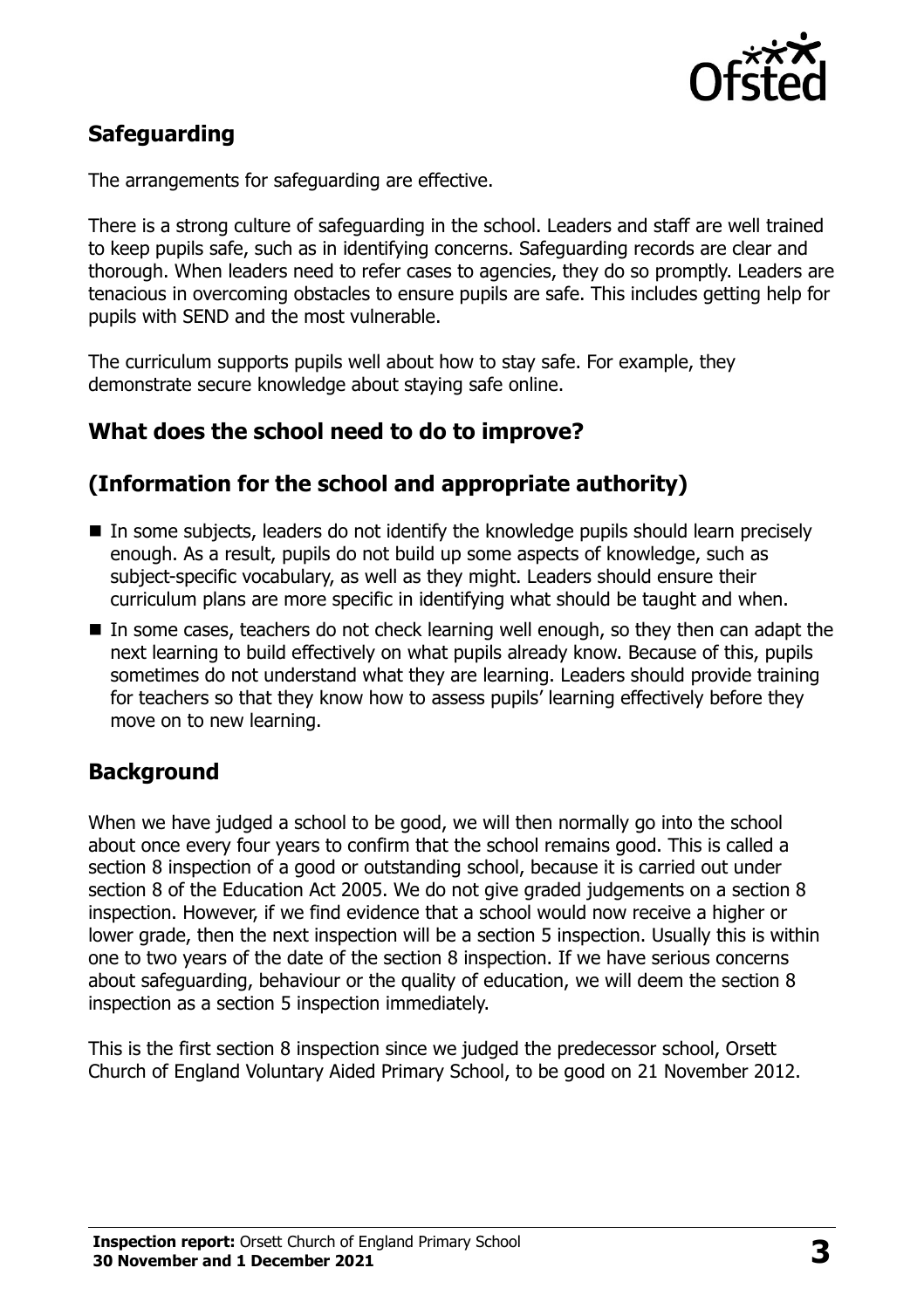

### **How can I feed back my views?**

You can use [Ofsted Parent View](https://parentview.ofsted.gov.uk/) to give Ofsted your opinion on your child's school, or to find out what other parents and carers think. We use information from Ofsted Parent View when deciding which schools to inspect, when to inspect them and as part of their inspection.

The Department for Education has further [guidance](http://www.gov.uk/complain-about-school) on how to complain about a school.

If you are the school and you are not happy with the inspection or the report, you can [complain to Ofsted.](https://www.gov.uk/complain-ofsted-report)

#### **Further information**

You can search for [published performance information](http://www.compare-school-performance.service.gov.uk/) about the school.

In the report, '[disadvantaged pupils](http://www.gov.uk/guidance/pupil-premium-information-for-schools-and-alternative-provision-settings)' refers to those pupils who attract government pupil premium funding: pupils claiming free school meals at any point in the last six years and pupils in care or who left care through adoption or another formal route.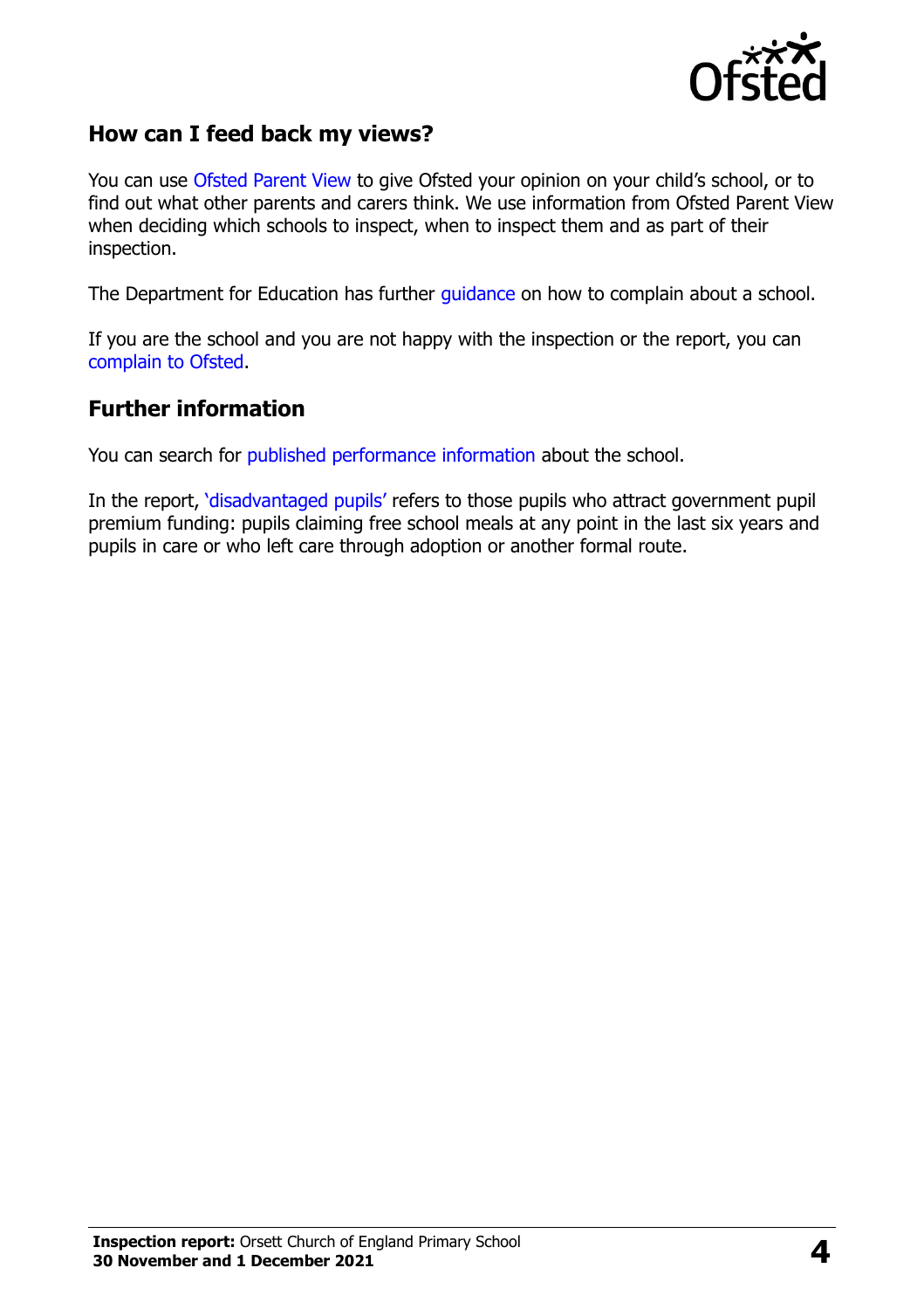

# **School details**

| Unique reference number             | 144587                   |
|-------------------------------------|--------------------------|
| <b>Local authority</b>              | <b>Thurrock</b>          |
| <b>Inspection number</b>            | 10200443                 |
| <b>Type of school</b>               | Primary                  |
| <b>School category</b>              | Academy converter        |
| Age range of pupils                 | 4 to 11                  |
| <b>Gender of pupils</b>             | Mixed                    |
| Number of pupils on the school roll | 206                      |
| <b>Appropriate authority</b>        | Board of trustees        |
| <b>Chair of trust</b>               | Mike Ferguson            |
| <b>Headteacher</b>                  | Gemma Smith              |
| Website                             | orsettprimary.co.uk      |
| Date of previous inspection         | Not previously inspected |

# **Information about this school**

- The headteacher was appointed in January 2021.
- The school has a Christian character and was last inspected under section 48 of the Education Act 2005 on 3 April 2019.
- There is a lower-than-average proportion of pupils who access free school meals at the school.
- $\blacksquare$  The school does not use any alternative providers.

# **Information about this inspection**

This was the first routine inspection the school received since the COVID-19 pandemic began. The inspector discussed the impact of the pandemic with school leaders and has taken that into account in their evaluation.

- The inspector held meetings with senior leaders, other leaders, staff, pupils, and those responsible for governance.
- The inspector carried out deep dives in early reading, mathematics, and geography, to evaluate the quality of education. The inspector carried out meetings with subject leaders, visited lessons, and held discussions with staff and pupils. The inspector also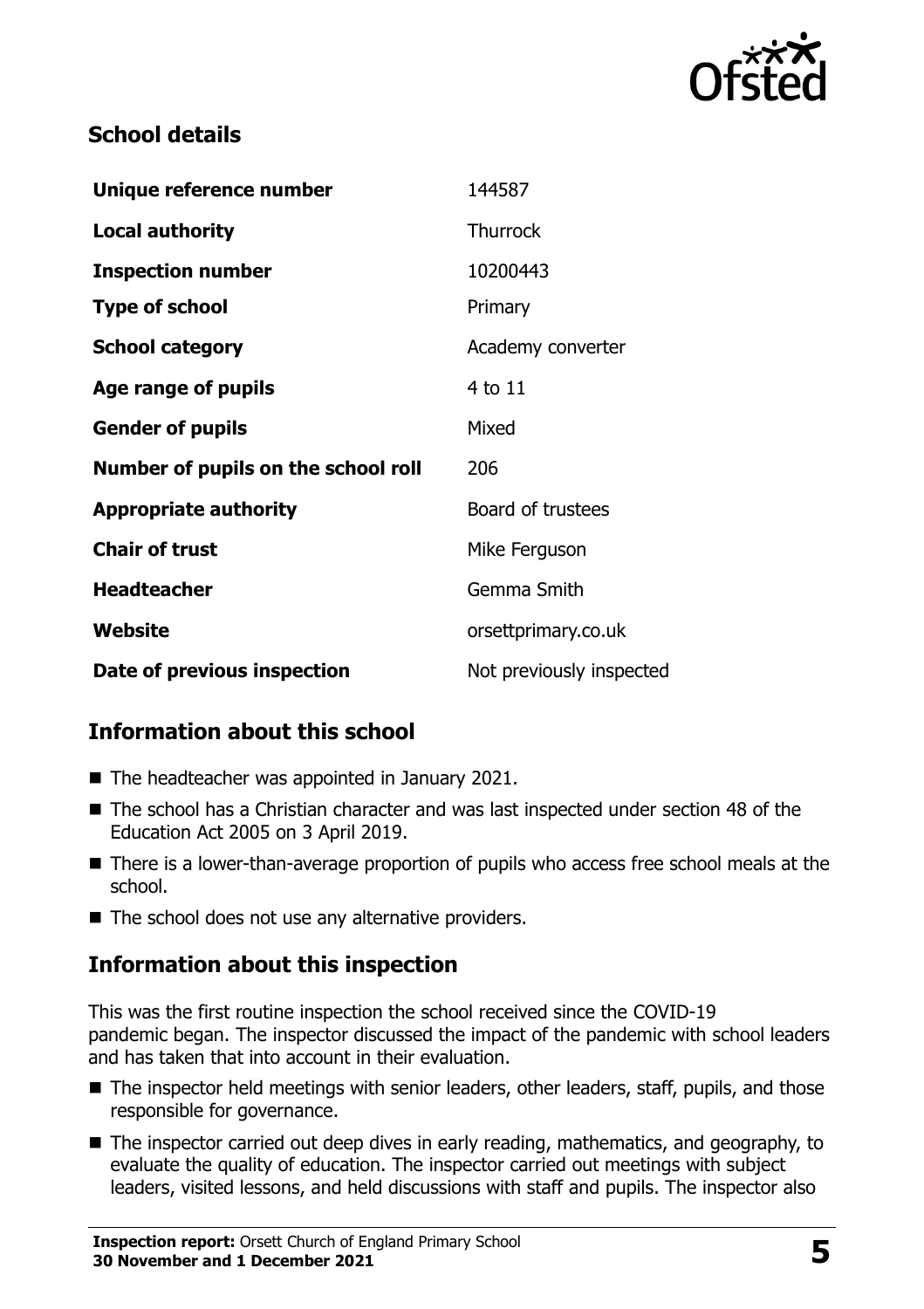

looked at pupils' work, which in early reading took the form of listening to pupils reading to a familiar adult.

- As part of the evaluation of the school's safeguarding processes, the inspector reviewed the school's single central record, and met with the designated safeguarding lead.
- The inspector reviewed a range of school documents, including the school's selfevaluation form and improvement plan, curriculum plans and school policies.
- The inspector reviewed the 29 responses that were submitted by parents to Ofsted's online questionnaire, Parent View, and also considered the 20 free-text responses from parents. The inspector also considered 13 responses to the Ofsted staff survey. There were no responses to the pupil questionnaire.

#### **Inspection team**

Charlie Fordham, lead inspector Her Majesty's Inspector